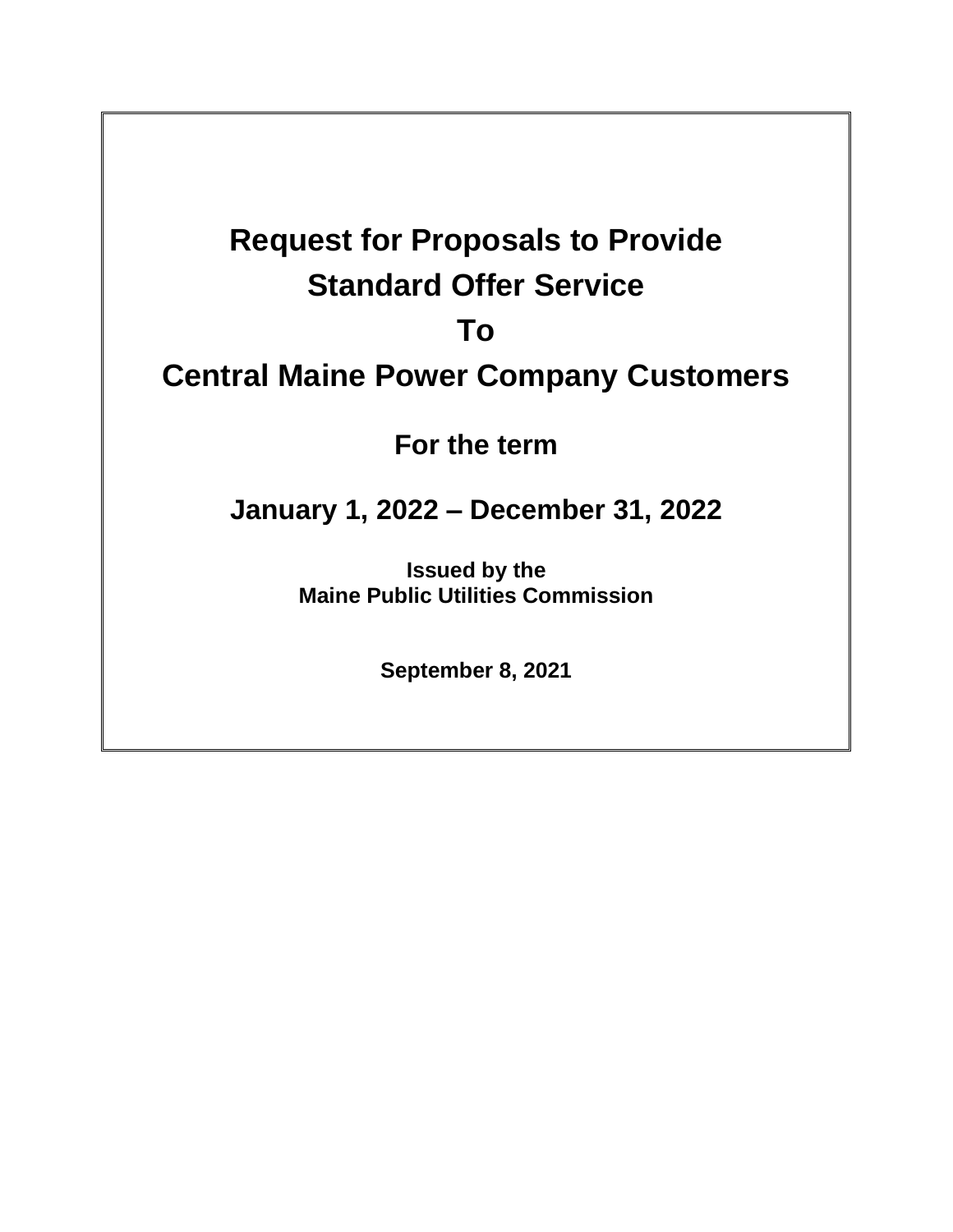#### **Table of Contents**

#### **APPENDICES**

- A. Chapter 301 of the Maine PUC Rules (Standard Offer Rule)
- B. Description of Other Relevant Rules and Standards
- C. Standard Form Contract
- D. Applicable Fees
- E. Customer and Usage Data
- F. License Application for Competitive Electricity Providers
- G. System Losses
- H. Statement of Commitment
- I. Class Definitions
- J. Advisory Ruling
- K. Standard Form Guaranty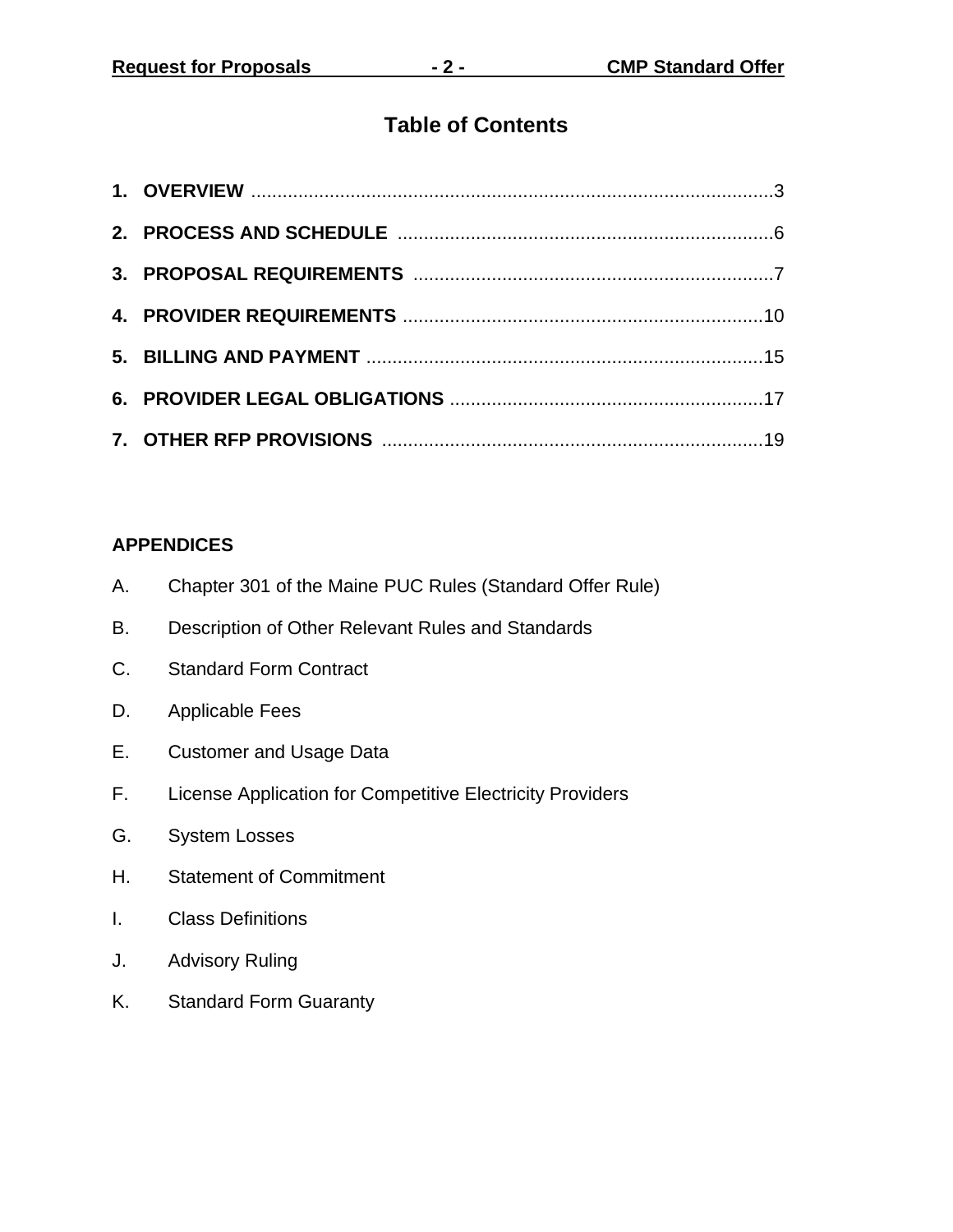#### **1. OVERVIEW**

#### **1.1. Request for Proposals**

#### **General**

The Maine Public Utilities Commission (Commission) is seeking proposals for retail standard offer service for customers of Central Maine Power Company (CMP) for a one-year term beginning January 1, 2022. Proposals may be submitted for one or more of the standard offer customer classes: residential and small non-residential (commercial); medium commercial/industrial; and large commercial/industrial. All proposals must be for requirements service.

The Commission will select the winning bids based on its evaluation of the proposals.

Initial proposals with indicative bid prices are due on October 13, 2021.

#### **Contact Information**

The RFP, related information and load data are available from the RFP web page at: [http://www.maine.gov/mpuc/electricity/rfps/so\\_solicitations.shtml](http://www.maine.gov/mpuc/electricity/rfps/so_solicitations.shtml)

Any modifications, corrections or clarifications to the RFP will be posted at this same location.

Inquiries regarding this RFP should be directed to Faith Huntington at [faith.huntington@maine.gov\)](mailto:faith.huntington@maine.gov), or Mitch Tannenbaum at [mitchell.tannenbaum@maine.gov\)](mailto:mitchell.tannenbaum@maine.gov). Inquiries specifically regarding load data should be directed to Sally Zeh at [sally.zeh@maine.gov](mailto:sally.zeh@maine.gov) or Christine Cook at [christine.r.cook@maine.gov.](mailto:christine.r.cook@maine.gov)

#### **Description**

1. Residential and Small Non-Residential Standard Offer Service – By this RFP, the Commission will select one or more suppliers to serve 100% of the load of this standard offer class for the term January 1, 2022- December 31, 2022.

Bids may be submitted for one-third, two-thirds or all of the class.

CMP's residential and small non-residential standard offer customer class (also referred to as the "small standard offer class" or "small class") includes all residential, small general service and lighting accounts that receive standard offer service, with small general service customers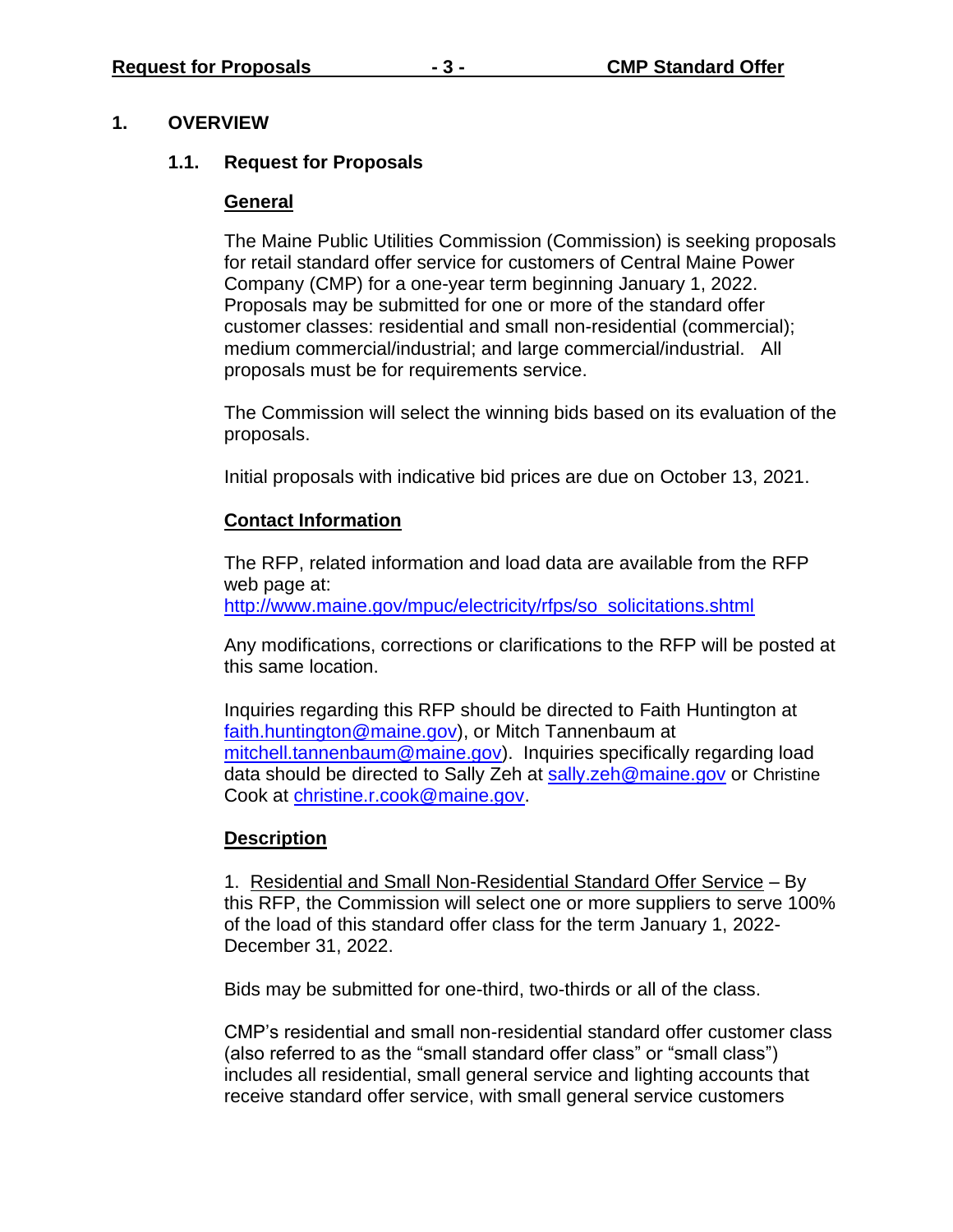defined as those with a peak demand that generally has not exceeded 20kW.

2. Medium Standard Offer Service- The winning bidder will provide requirements supply service for the loads of CMP's medium standard offer customers, based on the bidder's proposal, for a one-year term beginning January 1, 2022. CMP's medium class is comprised of general service customers with peak demands generally between 20 kW and 400 kW. Bids may be submitted for 20%, 40%, 60%, 80% and/or 100% of this class.

3. Large Standard Offer Service- The winning bidder will provide requirements supply service for 100% of the loads of CMP's large standard offer customers for a one-year term beginning January 1, 2022. CMP's large class is comprised of customers with peak demands generally greater than 400 kW. Please note that the Commission is seeking an indexed pricing option for large non-residential customers. See Section 3.7.3 for a description of the structure of indexed bids.

#### **Linked Proposals**

Bidders may link residential and small non-residential standard offer proposals with entitlement proposals for the capacity and energy from the purchased power contracts that CMP is selling in a concurrent solicitation process. CMP's RFP is available by contacting Susan Clary at: [susan.clary@cmpco.com](mailto:susan.clary@cmpco.com)

Entitlement proposals must be for the entire package of Entitlements offered by CMP in the concurrent solicitation.

#### **Principal Evaluation Criteria**

Proposals will be evaluated on the basis of overall value to CMP customers. In the context of Linked Standard Offer/Entitlement Proposals, this includes both the cost of standard offer service and the value from the entitlement sale.

#### **1.2 Description of Service Area and Customer Class**

CMP's service territory covers 11,000 square miles in central and southern Maine and is within the New England Independent System Operator (ISO-NE) control area.

CMP currently serves about 640,000 residential and small non-residential accounts. Retail sales to these customers in calendar year 2020 were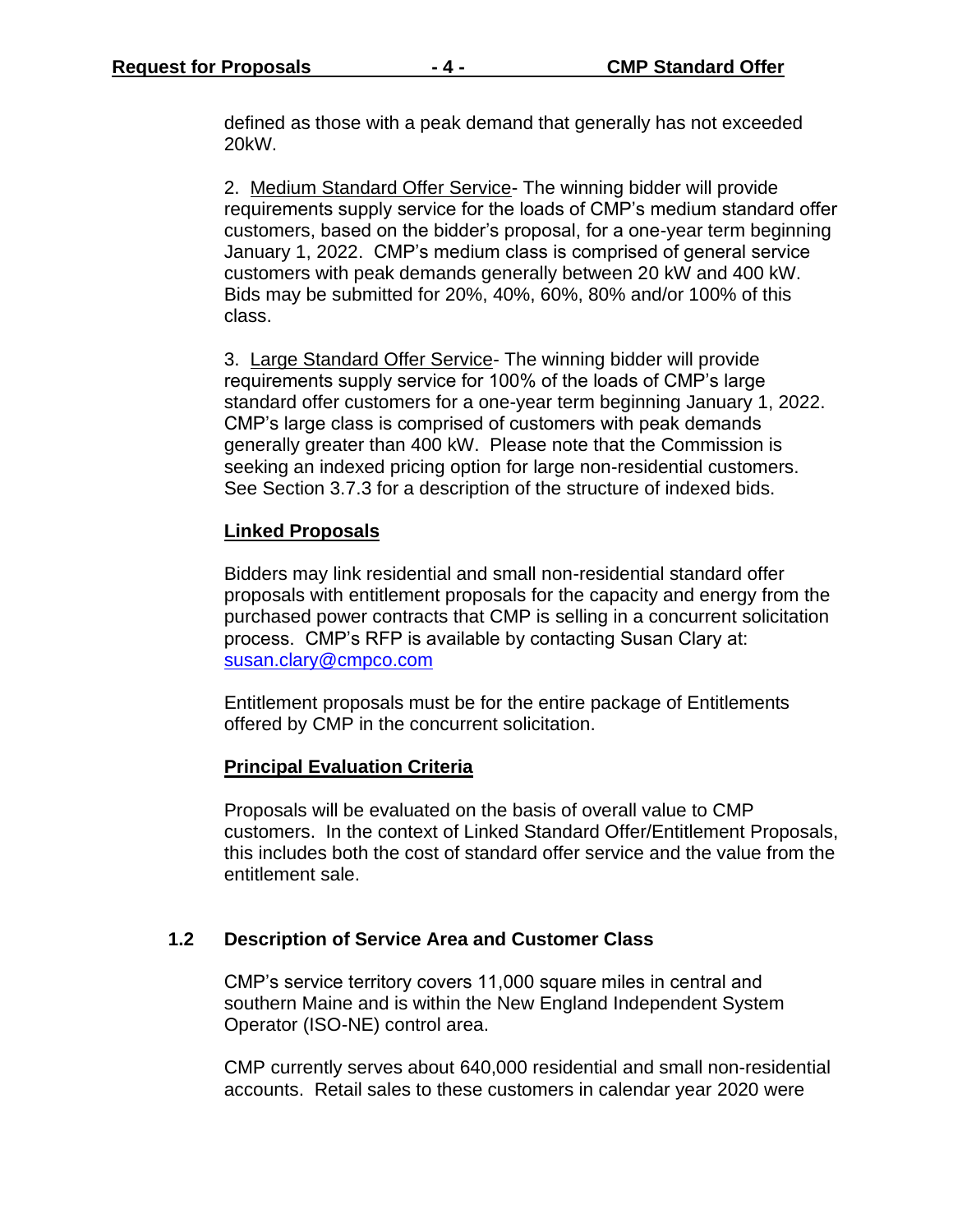about 4.5 million megawatt-hours of which about 87% currently receives standard offer service; the remainder is supplied by competitive suppliers.

CMP's retail sales to medium non-residential customers in calendar year 2020 were about 1.9 million megawatt-hours. Currently, about 37% of the load of these customers receives standard offer service.

CMP's retail sales to large non-residential customers in 2020 were about 2.4 million megawatt-hours. About 2.5% of the load of this group of customers currently receives standard offer service.

Appendix E includes detailed electricity usage data for calendar year 2020 and year-to date 2021. Additional and more current load data, including hourly loads, settlement loads, and ICAP tags is available at: [http://www.maine.gov/mpuc/electricity/rfps/so\\_solicitations.shtml](http://www.maine.gov/mpuc/electricity/rfps/so_solicitations.shtml) 

#### **1.3 General Provisions**

#### 1.3.1 Standard Offer Service

Chapter 301 of the Maine PUC rules governs standard offer service and is provided as Appendix A. A list and short description of other rules related to retail electricity supply is provided as Appendix B. The complete text of these rules is available on the Commission's web site at [www.maine.gov/mpuc](http://www.maine.gov/mpuc)

The standard offer provider's legal rights and obligations with respect to providing standard offer service are set forth in the Statement of Commitment (Appendix H) and further described in Appendix J. Bidders must submit a signed Statement of Commitment with their proposals acknowledging and accepting these rights and obligations. Alternative language to that contained in Appendix H will be considered.

Standard offer service is the only type of default service in Maine and is provided directly by standard offer providers to customers at retail. Standard offer providers supply requirements service for their load share and are not assigned particular customers.

Retail standard offer prices are set equal to the bid prices of winning bidders. If there are multiple providers, retail prices are the weighted average of the providers' prices.

The standard offer provider is paid its accepted bid price less the applicable fixed percentage amount for uncollectible revenue as specified in Exhibit A to Standard Offer Provider Agreement (Appendix C).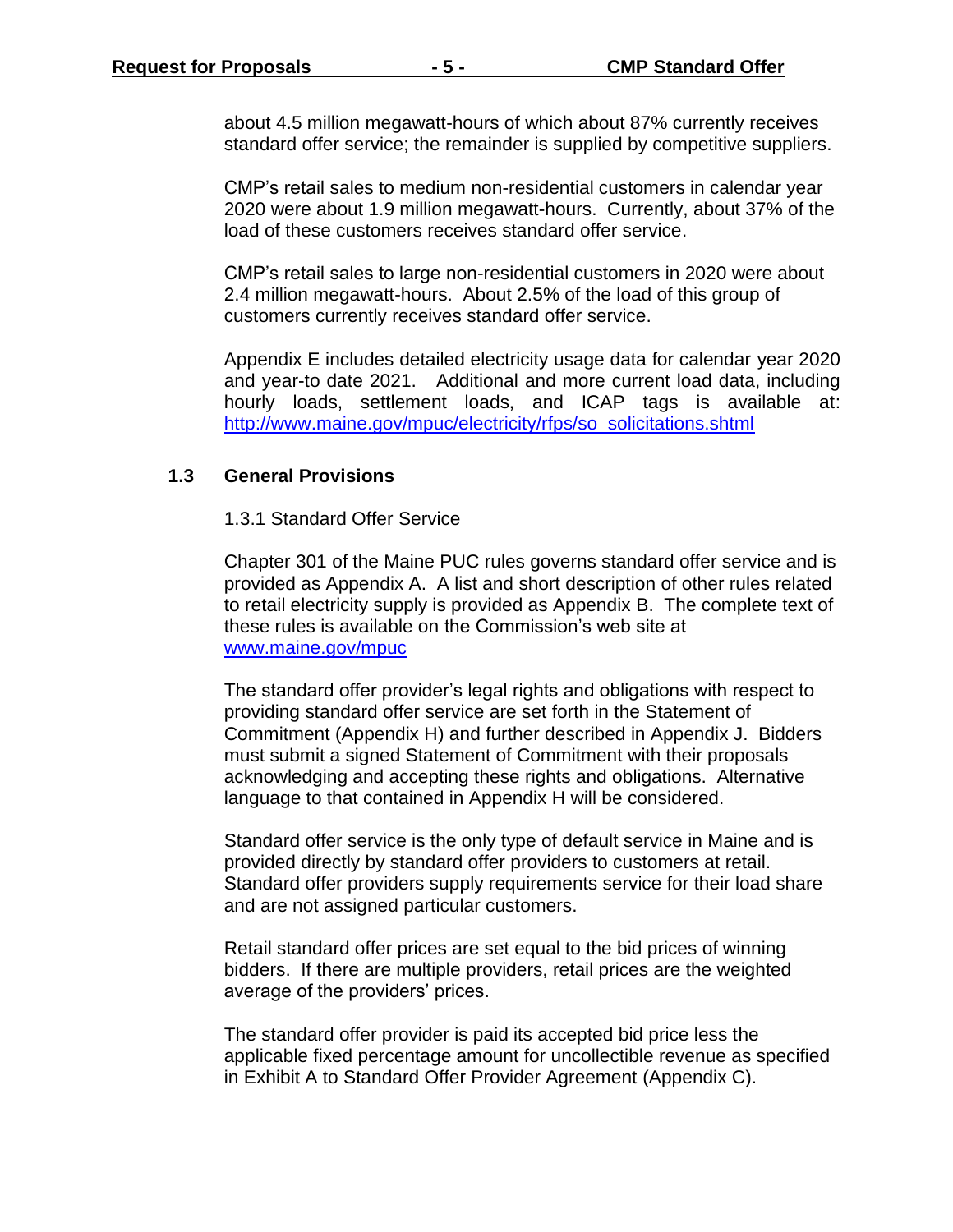CMP will bill and collect from customers on behalf of the standard offer provider. The Standard Service Agreement that governs these billing arrangements and other matters between the provider and CMP is provided as Appendix C. CMP charges for the services it provides in accordance with Commission-approved Terms & Conditions. (See Appendix D.) Bidders may propose changes to the Standard Agreement and submit them for consideration.

#### **2. PROCESS AND SCHEDULE**

**2.1 Key Events and Timing**

| Initial proposals with indicative<br>prices submitted                                                                      | October 13, 2021<br>(by 4:00 p.m. EPT)                                                                       |
|----------------------------------------------------------------------------------------------------------------------------|--------------------------------------------------------------------------------------------------------------|
| Negotiation of non-price terms<br>(May be with a "short-list" of<br>bidders as determined by<br><i>indicative prices.)</i> | October 14, 2021<br><b>To Completion</b>                                                                     |
| Final Bid Prices Due/<br><b>Commission Decision</b>                                                                        | To be determined                                                                                             |
| <b>Public Release of Standard Offer Prices</b>                                                                             | Date of Commission<br>Decision                                                                               |
| <b>Execution of Standard</b><br>Service Agreement                                                                          | Within 24 hours of<br><b>Commission Decision</b>                                                             |
| Submission of Financial<br>Security                                                                                        | Within 3 business days of<br><b>Commission Decision</b>                                                      |
| Public Release of Winning /<br>Provider(s) Identity(s)                                                                     | May be kept confidential<br>for up to 2 weeks after<br><b>Commission Decision (at</b><br>provider's request) |
| Service Terms Begin                                                                                                        | January 1, 2022                                                                                              |

Changes or updates to this schedule will be posted on the RFP web page or otherwise communicated to bidders.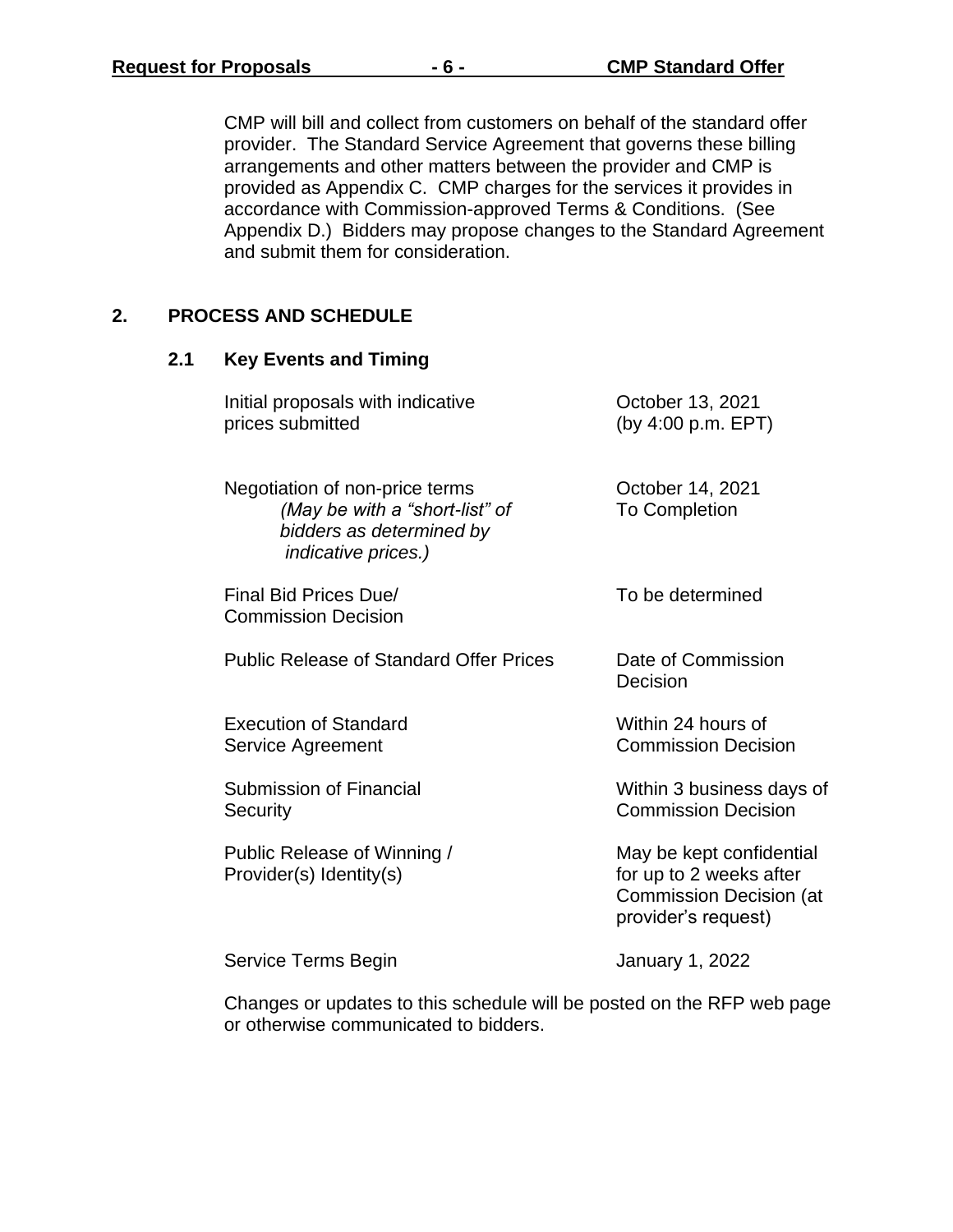#### **2.2 Submission of Proposals**

Proposals must be received at the Maine PUC by the times and dates indicated. Instructions for submitting proposals will be posted on the Commission's website at [http://www.maine.gov/mpuc/electricity/rfps/so\\_solicitations.shtml](http://www.maine.gov/mpuc/electricity/rfps/so_solicitations.shtml) or otherwise communicated to bidders.

#### **3. PROPOSAL REQUIREMENTS**

The following items should be included in the Initial proposals.

#### **3.1 License**

Bidder should provide evidence that it has a valid license or an application pending to provide standard offer service in Maine. (Chapter 305 of the Commission's rules governs licensing requirements.) A license application is included in Appendix F or can be obtained from the Commission's web site.

#### **3.2 Financial Security**

Bidder should provide certified statement(s) regarding its proposed financial security, including certified statement(s) by guarantors and/or financial institutions that would provide any security. The statements must: (1) describe the amount and form of security to provided; and (2) represent that the security and the entity providing it meet the applicable requirements and specifications of Chapter 301 and this RFP.

The initial proposal should include audited financial statements of any guarantor, e.g., annual report to stockholders, SEC Form 10K, and the guarantor's most recent credit rating from each rating agency that has issued a rating for the guarantor.

#### **3.3 Statement of Commitment**

Bidder should provide a Statement of Commitment signed by an officer of the Company who is duly authorized to commit the Company as described in the Statement. The Commission's preferred Statement of Commitment is provided in Appendix H. Alternative language will be considered.

#### **3.4 EBT**

Bidder should demonstrate that it has completed or is enrolled in Maine's electronic business transaction (EBT) training and testing programs. Maine's EBT standards and training schedules are available from the Commission's web site or from CMP.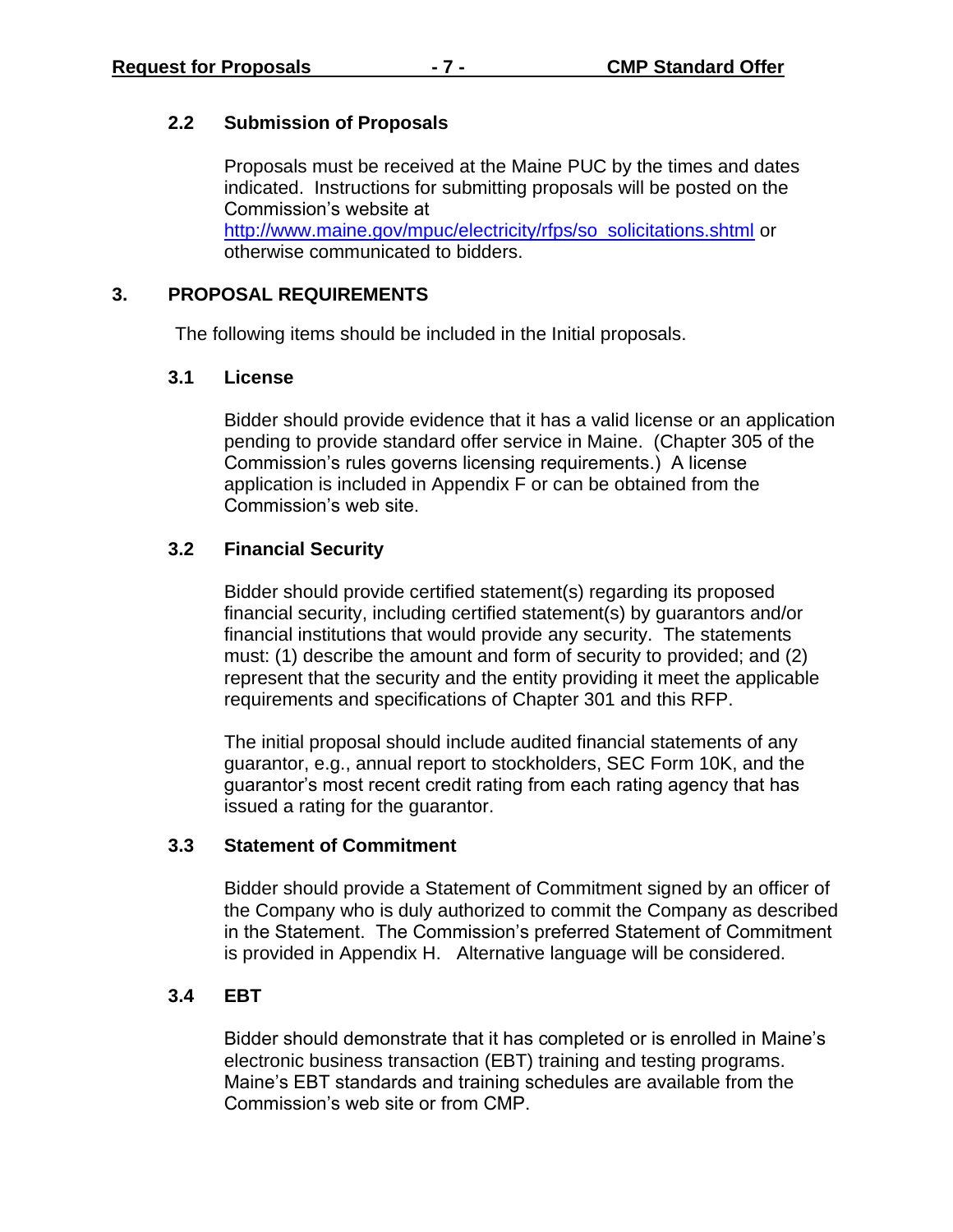#### **3.5 Contingencies**

Bidder should note all conditions and contingencies. Please note that any condition or contingency must be: (1) within the control of the Commission; or (2) known at the time final bid prices are evaluated.

#### **3.6 Alternative Terms, Language**

Bidder should provide any proposed alternative language to the Standard Agreement, (in the form of a red-line to the Standard Agreement), the Statement of Commitment, or the standard form corporate guaranty.

#### **3.7 Pricing**

3.7.1 Residential and Small Non-Residential Standard Offer Service

Proposals must specify a price for the entire bid period; prices may not be defined by a formula or reference to market or economic indices. Standard offer prices for this class must be an amount per kWh that does not vary by a customer's usage level, or by month or time of day. Prices may not include any amounts charged on a per-kW, per-customer or fixedcharge basis.

The service requirement for this class pursuant to this RFP is for 100% of the class standard offer load for the period January through December of 2022. Bidders may submit price proposals for all or a portion of the service requirement. A bid for a portion of the service must be in increments of one-third of the service requirement (i.e. one-third or twothirds).

#### 3.7.2 Medium Standard Offer Service

Proposals may include prices per kW and prices per kWh, or prices per kWh only. Any prices per kW will be billed on the same basis (i.e., billing units) as CMP uses to bill for distribution service. Prices may not vary by time of day and cannot include any amounts charged on a per-customer or fixed-charge basis. Bids for the medium class must be in the form of fixed prices. Bidders may submit price proposals for all or a portion of the service requirement. A bid for a portion of the service must be as a multiple of 20% (i.e., 20%, 40%, 60%, 80%).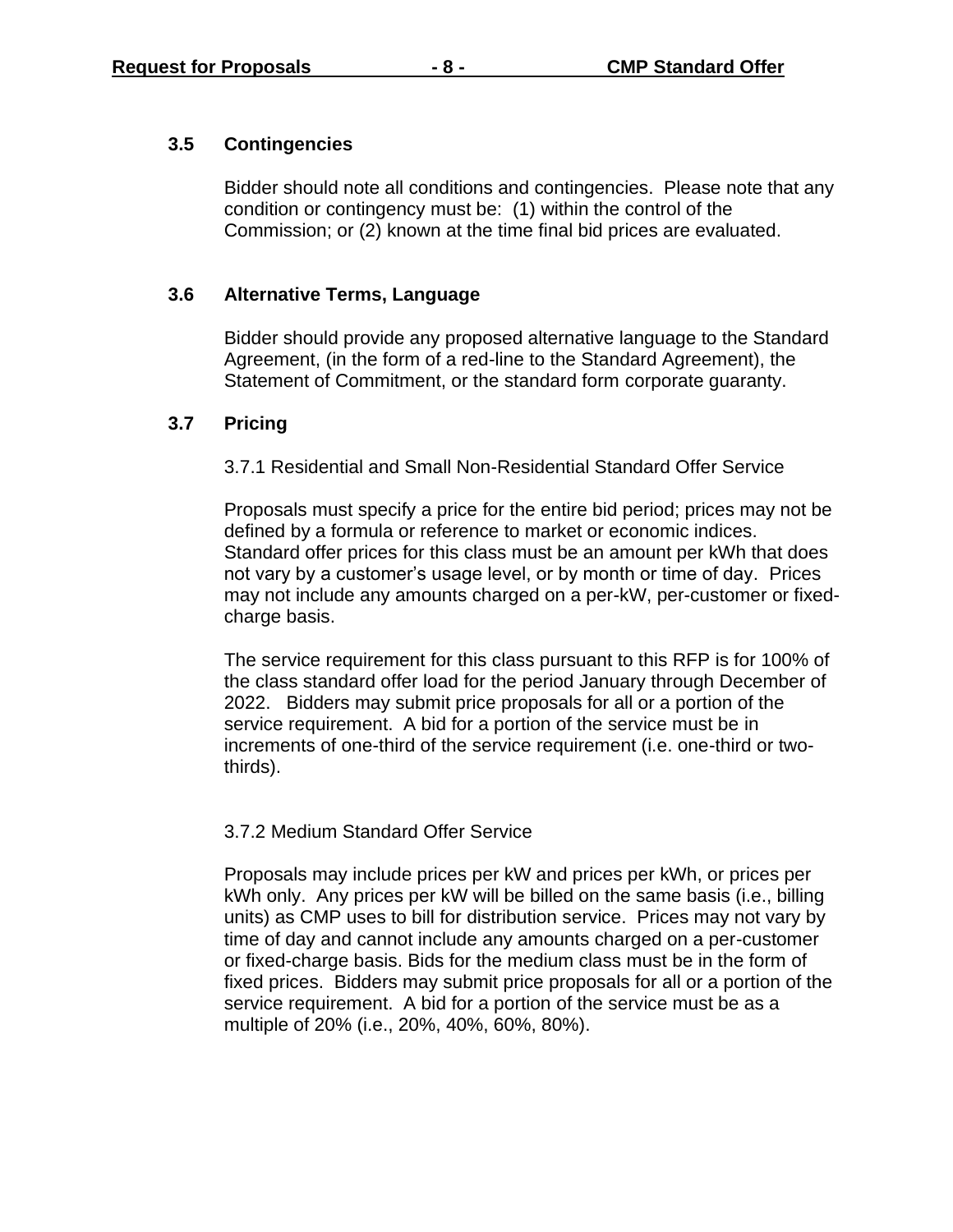#### 3.7.3 Large Standard Offer Service

Bidders may only submit price proposals for 100% of the service requirement.

Proposals may be in the form of fixed or indexed prices.

- Fixed pricing bids may include prices per kW and prices per kWh, or prices per kWh only. Any prices per kW will be billed on the same basis (i.e., billing units), as CMP uses to bill for distribution service. Fixed pricing bids for the large standard offer class may vary by time of day; the time of day periods must correspond to, or be compatible with, CMP's time-of-use rate structure.
- Indexed pricing bids should include (1) a fixed adder component in \$ per kWh and (2) a capacity component in \$ per kW. The standard offer provider will be paid (1) an energy component based on the ISO-NE settlement quantities for the load asset and the applicable hourly Maine LMP, (i.e., on a pass-through basis); (2) a fixed adder component based on the provider's bid and the billed kWh of large class standard offer service customers, net of the uncollectible adder; and (3) a capacity component based on the provider's bid and the capacity tag of the load asset, net of the uncollectible adder. (The uncollectible adder for the large class is specified in Exhibit A of the Standard Form Contract.) Retail prices charged to large standard offer customers will be set by the Commission in advance of each month during the term based on (1) the fixed adder and capacity component bids of the winning bidder and (2) a retail energy component set by reference to the forward market price for electricity for the applicable month, in particular, the ISO New England Mass Hub 5 MW Peak Calendar-Month Day-Ahead LMP Futures and ISO New England Mass Hub Day-Ahead Off-Peak Calendar-Month 5 MW Futures, as settled through CME Group<sup>1</sup> on the 15th day<sup>2</sup> of each month prior to the effective date of the standard offer service price. Energy charges will be billed to customers on a monthly \$ per-kWh basis. Capacity charges will be billed to customers on a monthly per-kW basis, with

<sup>1</sup> CME Group is comprised of four Designated Contract Markets (DCMs), the Chicago Mercantile Exchange (CME), the Chicago Board of Trade (CBOT), the New York Mercantile Exchange (NYMEX) and the Commodity Exchange, Inc. (COMEX). The applicable data set codes and descriptions are U6—ISO New England Mass Hub 5 MW Peak Calendar-Month Day-Ahead LMP Futures and H2—ISO New England Mass Hub Day-Ahead Off-Peak Calendar-Month 5 MW Futures.

 $2$  If the 15<sup>th</sup> day of the month occurs on a weekend or holiday such that prices are not published, then prices for the next available date will be used.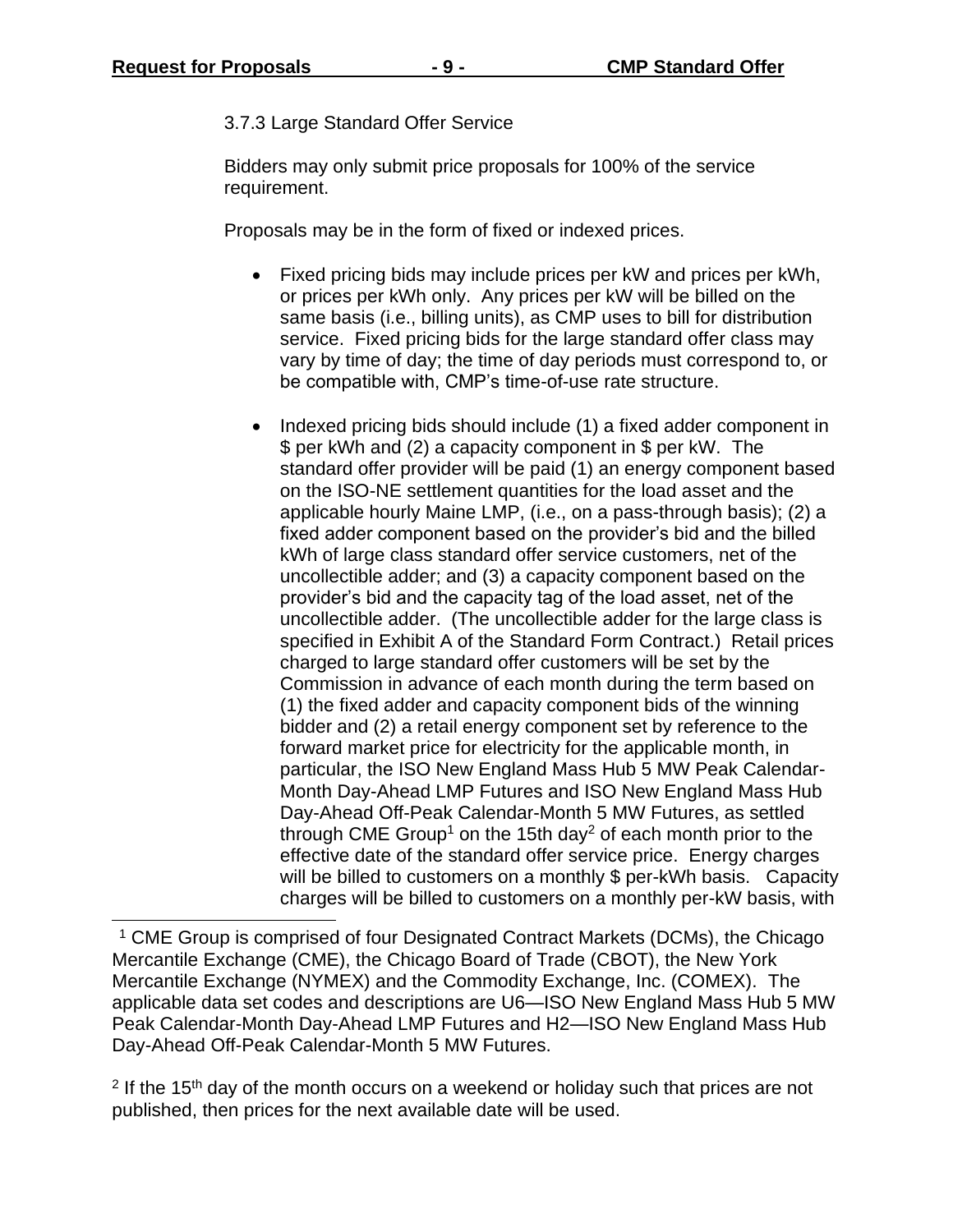each large standard offer customer's kW set in a manner consistent with the large standard offer class Load Asset Coincident Peak Contribution (CPC) established pursuant to ISO-NE Market Rules, in particular, ISO New England Manual for the Forward Capacity Market, Manual M-20, Attachment C.

3.7.4 Term of Service

The Commission is seeking proposals for a one-year term beginning January 1, 2022.

#### **3.8 Bidder Conditions**

Bidder may submit "bidder conditions" with its standard offer service proposal. The bidder's proposal may be made subject to the acceptance by the Commission of the stated conditions. If the Commission accepts the bidder conditions, they will be expressly incorporated into the Commission's order designating the winning bidder. A set of standard form bidder conditions is attached as Appendix L; bidders may propose modifications, if desired.

#### **4. PROVIDER REQUIREMENTS**

#### **4.1 Standard Offer**

Standard offer provider must provide service in a manner that complies with applicable Maine law, Commission rules and this RFP at the prices and terms it proposed and which were accepted by the Commission. Standard offer provider is responsible for all costs necessary to fulfill these obligations.

Standard offer provider is responsible for all requirements and costs (and will receive any benefits) pursuant to wholesale market rules that apply to its standard offer load obligation.

#### **4.2 Form of Service**

Standard offer service is retail all requirements service. Standard offer service includes all obligations and charges that would be assessed to the load serving entity for the applicable load, including all Locational Marginal Pricing (energy, loss and congestion components), all costs and obligations that arise from nodal settlements for load, all capacity, ancillary services and other products and charges for the load, including any new or redefined products or charges, required to supply the electrical requirements of customers receiving standard offer service at all times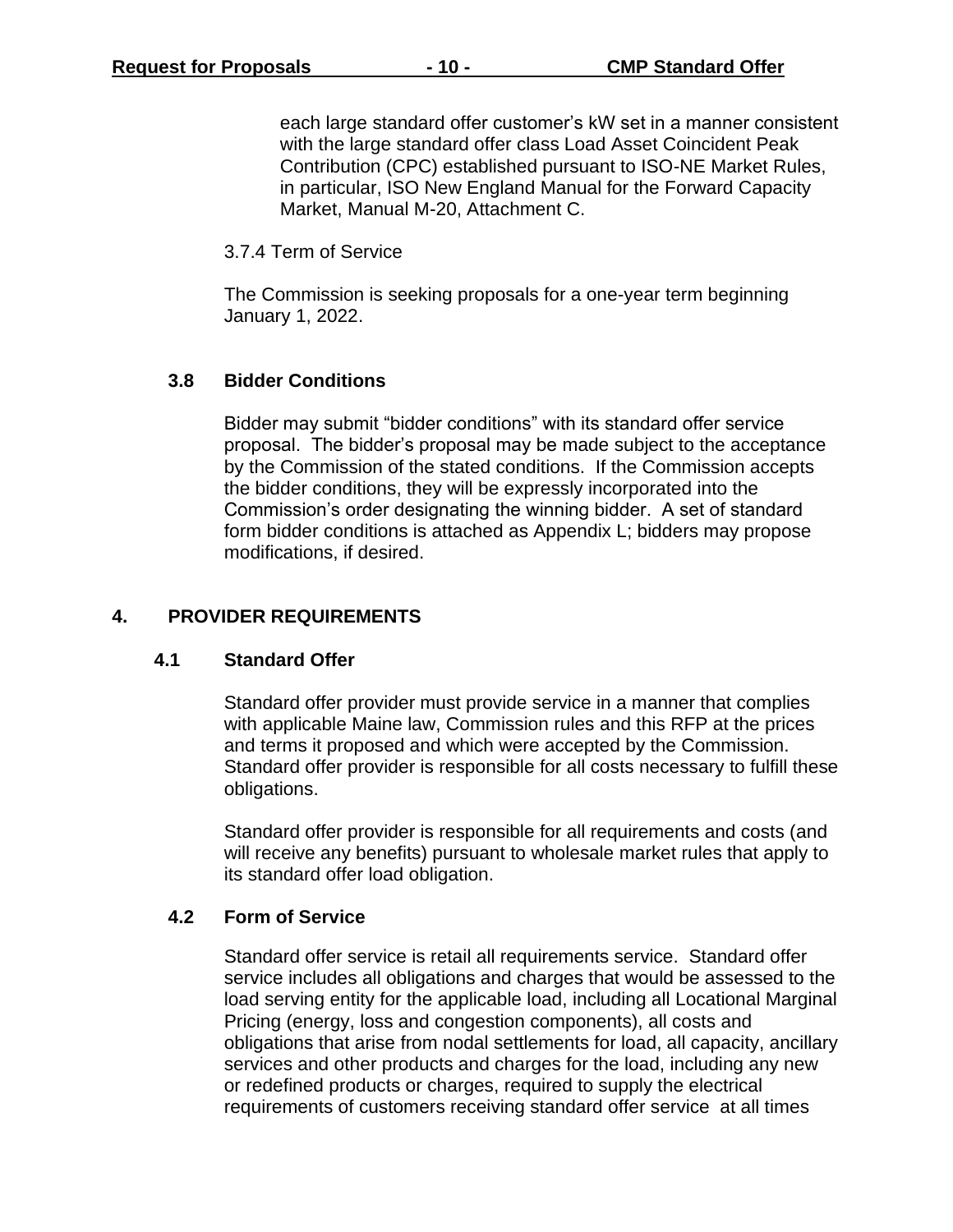during the term of service in a manner that complies with all applicable rules and requirements.

#### **4.3 Losses**

Standard offer service includes all transmission and distribution line and transformer losses associated with providing service from the point of supply to the customers' meters. Standard offer provider must provide sufficient quantities of electric capacity, energy, ancillary and all other required products and services to cover all such losses for the loads they are obligated to serve. The factors that are currently used to determine line and transformer losses on CMP's system are contained in Appendix G.

#### **4.4 Load Zone**

CMP's service territory is in the Maine Load Zone as defined by ISO-NE Standard Market Design (SMD) and standard offer provider is responsible for all obligations for the applicable standard offer load related to this locational definition and any subsequent redefinition, including nodal settlement for load.

#### **4.5 Transmission Charges**

CMP local transmission and distribution charges and Regional Network Service charges for standard offer service are paid by customers through their CMP retail rates and are not the responsibility of the standard offer provider.

#### **4.6 Financial Security**

Standard offer provider must provide financial security in accordance with this section and the related provisions in the Standard Agreement.

#### *1) Base Security Amount:*

- **Residential and Small Non-Residential Standard Offer**   $\circ$  \$40.0 million
- **Medium Standard Offer** 
	- $\circ$  \$7.0 million
- **Large Standard Offer**
	- o \$ 1.0 million (for fixed price proposal) or
	- $\circ$  \$ 200,000 (for indexed proposal)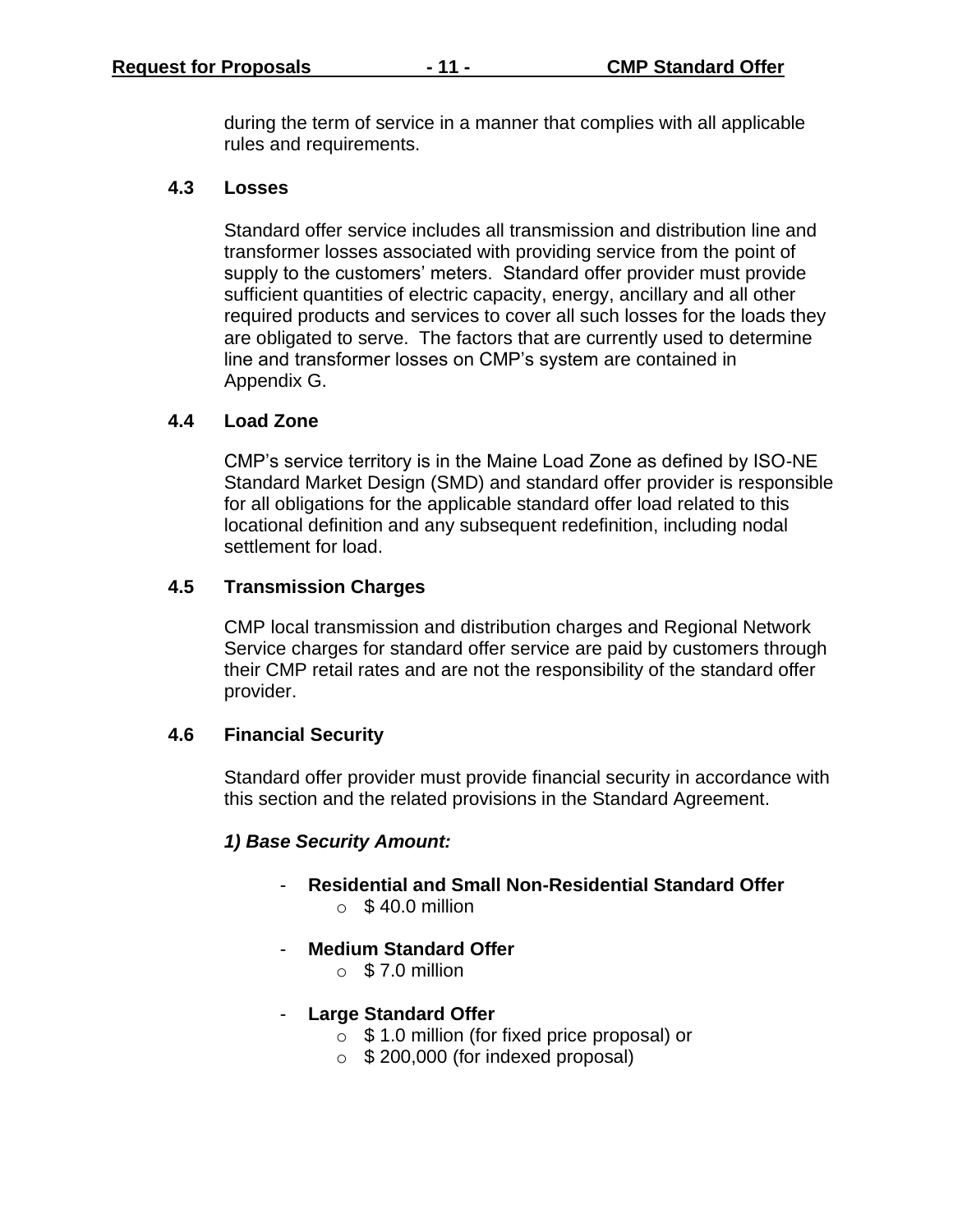If a provider is designated for less than 100% of the load, the above amounts shall be adjusted to reflect the provider's proportionate share.

The Base Security amount for a Large Class Indexed bid shall not decline during the term of service. The base security amounts for the other classes may decline, pro rata, during the term of service. If at any time the total amount of security falls below the amount required by the markto-market calculation as provided in the Excess Market Exposure Security section below, the utility will request additional security and provider will be required to increase the security as provided under the Agreement.

**Excess Market Exposure Security:** The incremental replacement cost of standard offer supply during the remaining term of service in excess of the Base Security for the class, as determined from time to time using commercially reasonable practices.

The Base Security must be furnished to CMP with a copy to the Commission no later than three business days after the date the Commission designates the provider such that CMP can access the full amount of the financial security on that date. Any Excess Market Exposure Security required during the term of the obligation must be furnished to CMP no later than three business days after CMP provides notification. The Base Security and, if applicable, Excess Market Exposure Security cannot expire or be cancelled prior to the date 30 days after the end of the applicable term of service unless replacement financial security that meets the requirements of Chapter 301 and this RFP and is accepted by the Commission is provided. The expiration or termination of the financial security shall not affect obligations incurred while the financial security was in effect. The Commission retains the right to obtain further information about any financial security furnished by provider, and final acceptance shall be at the sole discretion of the Commission.

#### **2)** *Instrument:*

A *corporate guarantee* must (i) unconditionally obligate the guarantor to pay all obligations of the provider for the costs of replacement service, up to the applicable cap; (ii) be executed by a corporation meeting the applicable credit rating and net worth criteria set forth in the table below; and (iii) conform with the Standard Form Guaranty provided in Appendix K or an accepted alternative.

The amount of any corporate guarantee for any class may not exceed the applicable Guarantee Cap set forth below. If there are multiple suppliers for a class, the guarantee amounts will be adjusted, pro-rata, consistent with the supplier's share of the class. If a provider is selected to serve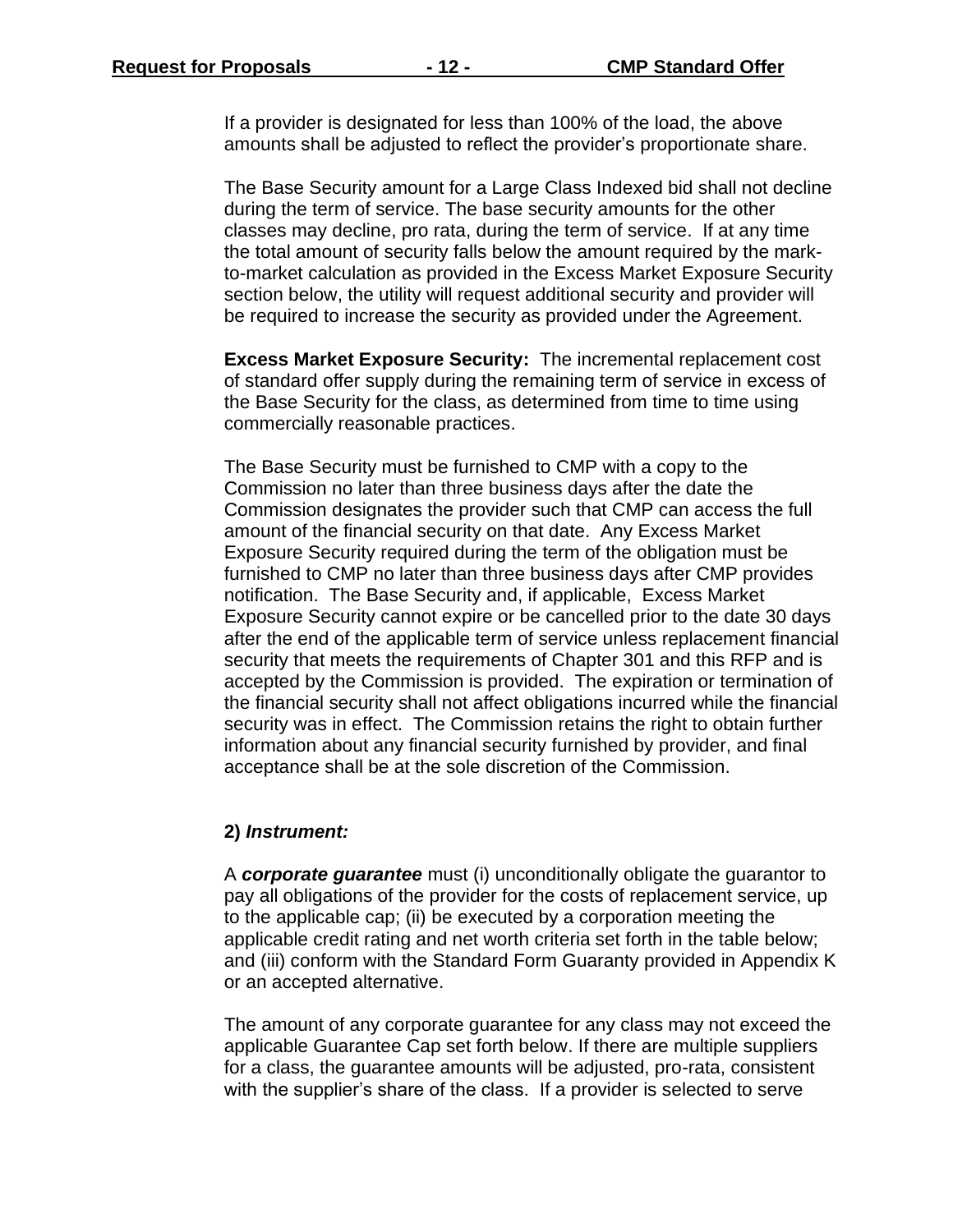more than one class of standard offer customer, the Guarantor may provide a combined guarantee document for all classes served so long as the Guarantee Caps set forth below are met.

Rating is the corporate credit rating of Guarantor. If Guarantor does not have a corporate credit rating, then Rating is the rating of Guarantor's senior unsecured debt. If Guarantor has neither a corporate credit rating nor rated senior unsecured debt, then Rating is the rating of Guarantor's senior secured debt. The structure and credit support of the Guarantee shall be the same as the structure and credit support inherent in Guarantor's applicable corporate credit rating, senior unsecured debt rating or senior secured debt rating. If Guarantor is rated by all three of the agencies, two of the three must equal or exceed amounts shown. If Guarantor is rated by two of the agencies, the lower rating will apply.

| <b>Guarantee Caps</b>                                 |                    |                  |                    |  |  |  |  |
|-------------------------------------------------------|--------------------|------------------|--------------------|--|--|--|--|
| <b>Residential and Small Non-Residential</b>          |                    |                  |                    |  |  |  |  |
| <b>Standard Offer</b>                                 |                    |                  |                    |  |  |  |  |
| Cap is the lesser of the amount in Table 1 or Table 2 |                    |                  |                    |  |  |  |  |
|                                                       |                    |                  |                    |  |  |  |  |
|                                                       |                    | Table 1          | Table 2            |  |  |  |  |
|                                                       | <b>Debt Rating</b> | % of Tangible    |                    |  |  |  |  |
| <b>S&amp;P/Fitch</b>                                  | <u>Moody's</u>     | <b>Net Worth</b> | <u>\$ Millions</u> |  |  |  |  |
|                                                       |                    |                  |                    |  |  |  |  |
| AAA                                                   | Aaa                | $5.0\%$ \$       | 45.0               |  |  |  |  |
| AA+                                                   | Aa1                | $5.0\%$ \$       | 45.0               |  |  |  |  |
| AA                                                    | Aa2                | $4.0\%$ \$       | 45.0               |  |  |  |  |
| AA-                                                   | Aa3                | $4.0\%$ \$       | 45.0               |  |  |  |  |
| A+                                                    | A1                 | $3.0\%$ \$       | 45.0               |  |  |  |  |
| A                                                     | A2                 | $2.5\%$ \$       | 45.0               |  |  |  |  |
| A-                                                    | A3                 | $2.0\%$ \$       | 45.0               |  |  |  |  |
| BBB+                                                  | Baa1               | $1.8\%$ \$       | 40.0               |  |  |  |  |
| BBB                                                   | Baa2               | 1.5%             | $\$\$<br>40.0      |  |  |  |  |
| BBB-                                                  | Baa3               | $1.0\%$ \$       | 40.0               |  |  |  |  |
| <b>Below</b>                                          | <b>Below</b>       | $0.0\%$          | \$                 |  |  |  |  |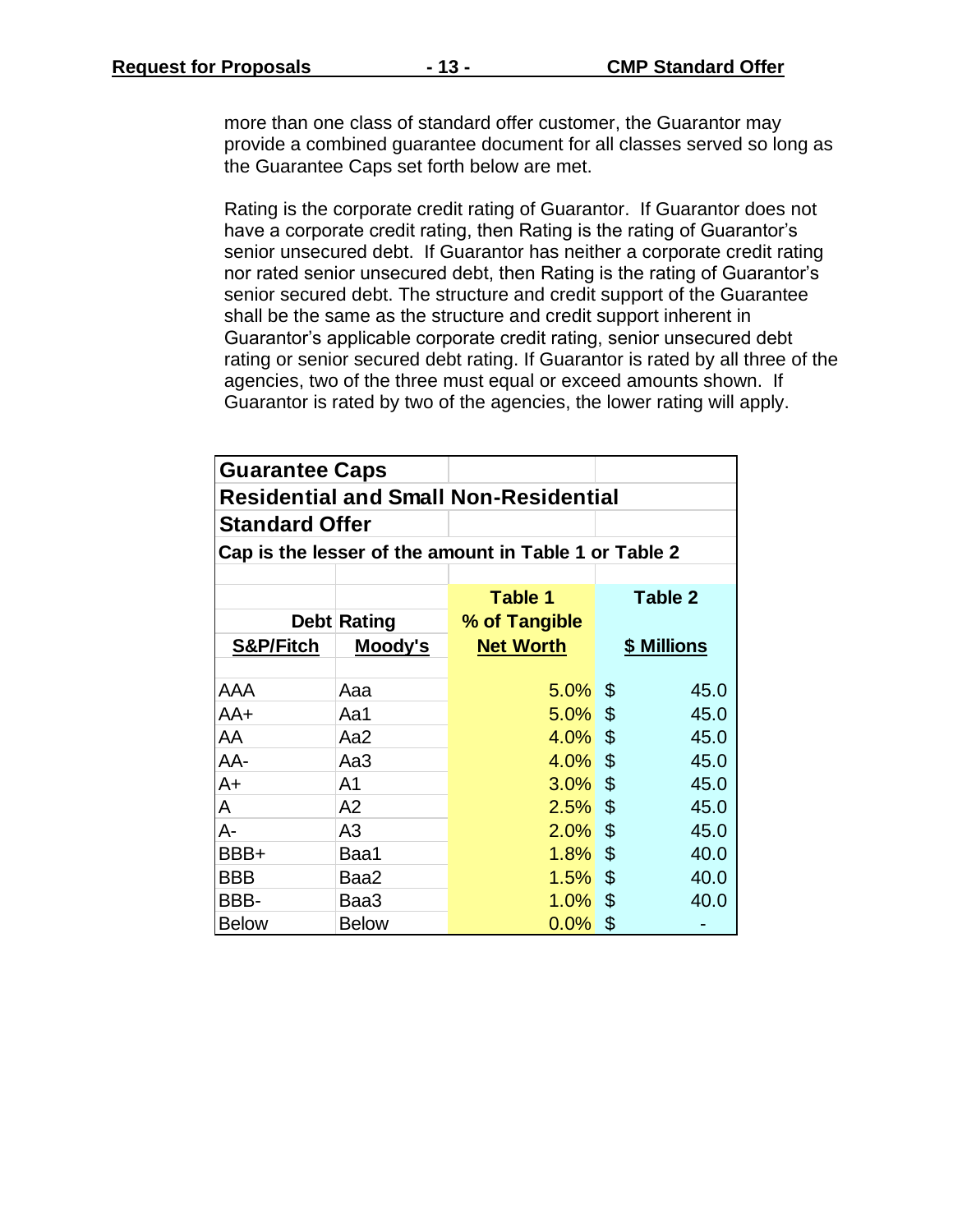| <b>Guarantee Caps</b>                                 |                    |                  |             |  |  |  |  |
|-------------------------------------------------------|--------------------|------------------|-------------|--|--|--|--|
| <b>Medium Standard Offer</b>                          |                    |                  |             |  |  |  |  |
| Cap is the lesser of the amount in Table 1 or Table 2 |                    |                  |             |  |  |  |  |
|                                                       |                    |                  |             |  |  |  |  |
|                                                       |                    | Table 1          | Table 2     |  |  |  |  |
|                                                       | <b>Debt Rating</b> | % of Tangible    |             |  |  |  |  |
| S&P/Fitch                                             | Moody's            | <b>Net Worth</b> | \$ Millions |  |  |  |  |
|                                                       |                    |                  |             |  |  |  |  |
| AAA                                                   | Aaa                | $5.0\%$ \$       | 12.0        |  |  |  |  |
| AA+                                                   | Aa1                | $5.0\%$ \$       | 12.0        |  |  |  |  |
| AA                                                    | Aa2                | $4.0\%$ \$       | 12.0        |  |  |  |  |
| AA-                                                   | Aa3                | $4.0\%$ \$       | 12.0        |  |  |  |  |
| A+                                                    | A1                 | $3.0\%$ \$       | 12.0        |  |  |  |  |
| A                                                     | A2                 | $2.5\%$ \$       | 12.0        |  |  |  |  |
| A-                                                    | A3                 | $2.0\%$ \$       | 12.0        |  |  |  |  |
| BBB+                                                  | Baa1               | $1.8\%$ \$       | 7.0         |  |  |  |  |
| <b>BBB</b>                                            | Baa2               | $1.5\%$ \$       | 7.0         |  |  |  |  |
| BBB-                                                  | Baa3               | $1.0\%$ \$       | 7.0         |  |  |  |  |
| <b>Below</b>                                          | <b>Below</b>       | $0.0\%$          | \$          |  |  |  |  |

| <b>Guarantee Caps</b>                                 |                    |                  |             |  |  |  |  |
|-------------------------------------------------------|--------------------|------------------|-------------|--|--|--|--|
| Large Standard Offer (Index or Fixed Price)           |                    |                  |             |  |  |  |  |
| Cap is the lesser of the amount in Table 1 or Table 2 |                    |                  |             |  |  |  |  |
|                                                       |                    |                  |             |  |  |  |  |
|                                                       |                    | Table 1          | Table 2     |  |  |  |  |
|                                                       | <b>Debt Rating</b> | % of Tangible    |             |  |  |  |  |
| <b>S&amp;P/Fitch</b>                                  | Moody's            | <b>Net Worth</b> | \$ Millions |  |  |  |  |
|                                                       |                    |                  |             |  |  |  |  |
| AAA                                                   | Aaa                | $5.0\%$ \$       | 5.0         |  |  |  |  |
| AA+                                                   | Aa1                | $5.0\%$ \$       | 5.0         |  |  |  |  |
| AA                                                    | Aa2                | $4.0\%$ \$       | 5.0         |  |  |  |  |
| AA-                                                   | Аа3                | $4.0\%$ \$       | 5.0         |  |  |  |  |
| A+                                                    | A1                 | $3.0\%$ \$       | 5.0         |  |  |  |  |
| A                                                     | A2                 | $2.5\%$ \$       | 5.0         |  |  |  |  |
| А-                                                    | A3                 | $2.0\%$ \$       | 5.0         |  |  |  |  |
| BBB+                                                  | Baa1               | $1.8\%$ \$       | 3.0         |  |  |  |  |
| <b>BBB</b>                                            | Baa2               | $1.5\%$ \$       | 3.0         |  |  |  |  |
| BBB-                                                  | Baa3               | $1.0\%$ \$       | 3.0         |  |  |  |  |
| <b>Below</b>                                          | <b>Below</b>       | $0.0\%$          | \$          |  |  |  |  |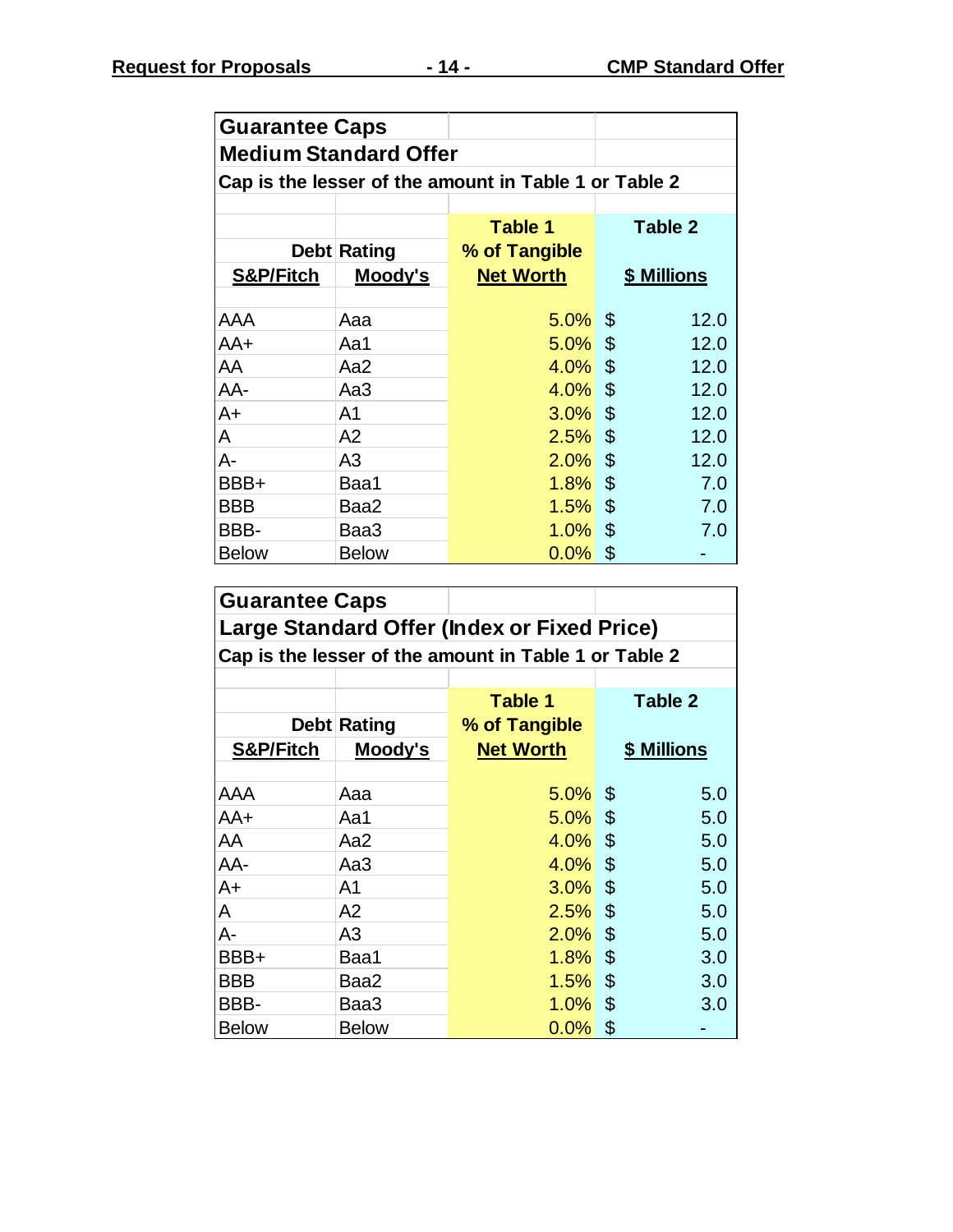**Overall Exposure:** In addition, the aggregate guarantee exposure to any specific guarantor shall be analyzed under the asset test and the common equity test described in the Commission's Rule 301 §§ (3)(B)(3)(b)(ii)and (iii) respectively. If the aggregate of all guarantees provided by a guarantor for standard offer service in a particular utility's service area fail either test a corporate guarantee will not constitute acceptable security, or will be limited in amount to the level where the test can still be met. Additionally, the Commission, at its discretion, may otherwise limit guarantee amounts. Suppliers that intend to rely on a corporate guarantee must provide sufficient information with their indicative bid to allow the Commission to evaluate their guarantor.

Security requirements in excess of the Guarantee Cap must be provided by: (1) an *irrevocable letter of credit* from a federal or state licensed financial institution satisfying the requirements of section 3 of Chapter 301 and subparagraph (3) below; or (2) *cash* accompanied by proper documentation so as to perfect a security interest.

Any irrevocable letter of credit provided must (i) unconditionally obligate the issuing commercial bank(s) to honor drafts drawn on such letter(s) for the purpose of paying the costs of replacement standard offer service; (ii) be issued by commercial bank(s) with a minimum corporate debt rating of "BBB+" by Standard & Poor's or Fitch or "Baa1" by Moody's, or an equivalent short term debt rating by one of these agencies; and (iii) include the following language: "This letter of credit binds the insurer to pay one or more drafts drawn by Central Maine Power Company as long as the drafts do not exceed the total amount of the letter of credit; and that any draft presented by Central Maine Power Company will be honored by the issuer upon presentation."

If the corporate debt ratings of an issuing bank drop below the above specified levels, the standard offer provider shall promptly: (1) notify the Commission's Director of Electricity and Natural Gas and CMP in writing; and (2) provide replacement security that satisfies the requirements of Chapter 301 and this RFP.

#### **4.7 License**

Standard offer provider must at all times during the term of service possess a valid license, pursuant to Chapter 305 of the Commission's rules, to provide standard offer service. The provider's license must be effective as of the date it is designated a standard offer provider.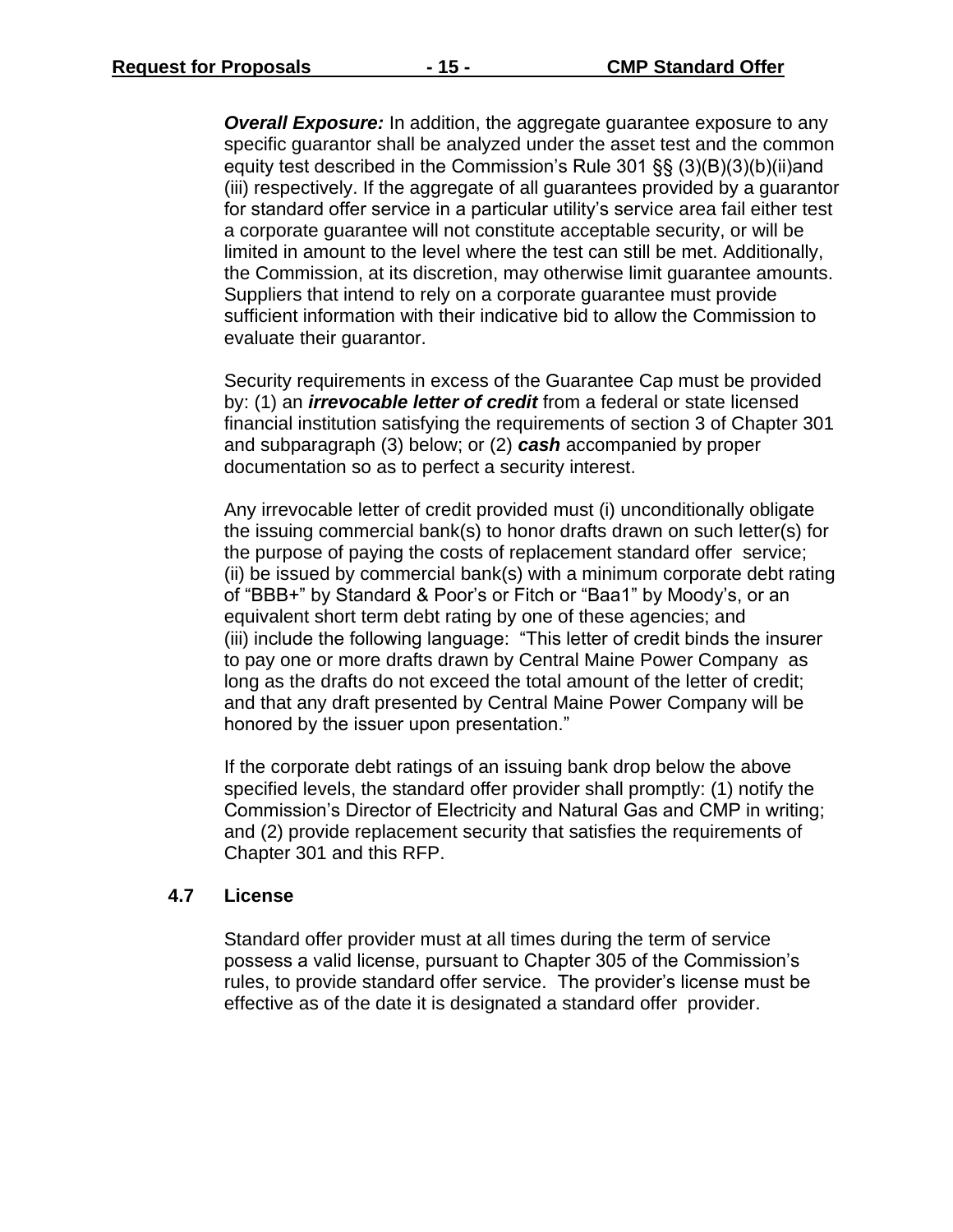#### **4.8 Standard Offer Service Agreement**

Standard offer provider must have an executed Service Agreement with CMP within 24 hours of being designated. (See Appendix C for a Standard Form Service Agreement.)

#### **4.9 Resource Portfolio Requirement**

Standard offer provider must comply with the resource portfolio requirements of Chapter 311 of the Commission's Rules.<sup>3</sup>

#### **4.10 Disclosure Requirement**

For the Residential and Small Non Residential Standard, CMP will produce and make available on its website standard offer service disclosure labels pursuant to Chapter 306 of the Commission's rules on behalf of standard offer provider. Provider must supply CMP with the information needed to prepare accurate and timely labels to be posted on CMP's website.

#### **4.11 ISO-NE/NEPOOL Requirements**

Standard offer provider (or an affiliate) must comply with all applicable ISO-NE requirements, (and those of any successor entity or entities), and shall be the designated load serving entity with a settlement account for the applicable load. The necessary ISO-NE designations and accounts must be effective at least 30 business days prior to the start of the service term.

#### **4.12 EBT**

Standard offer must exchange data with CMP using the electronic business transactions (EBT) protocols and procedures contained in Maine's EBT standards. The EBT standards are available from the Commission's web site.

#### **4.13 Net Billing, Small Generator Aggregation**

Standard offer provider must comply with the net billing requirements of Chapter 313 of the Commission's Rules. Specific information on net billing can be obtained from CMP.

<sup>&</sup>lt;sup>3</sup> Please note that Chapter 311 is currently under review for changes related to how compliance with the renewable portfolio requirements is defined and determined. See Commission Docket No. 2021-00213.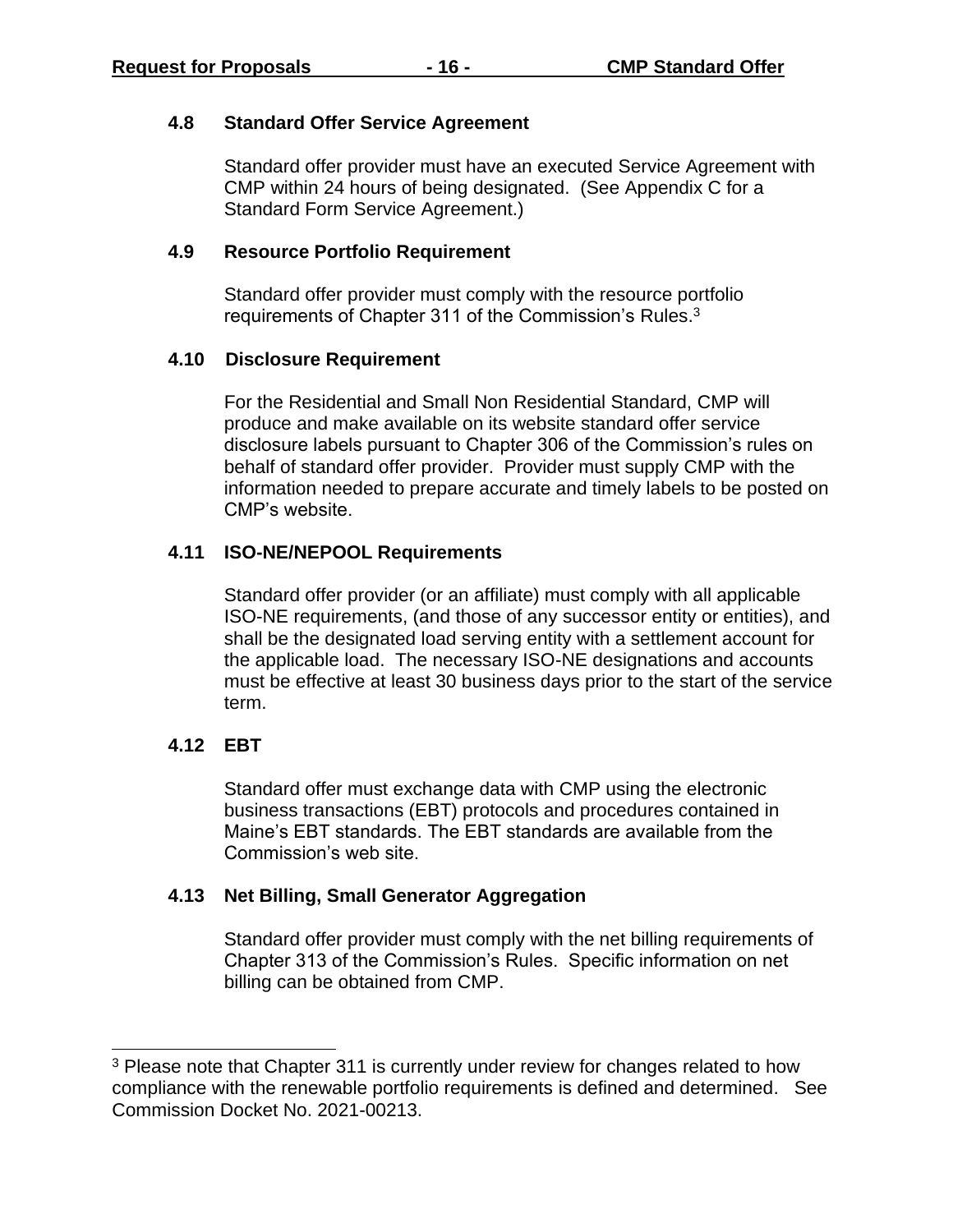Standard offer provider must comply with the requirements of Chapter 315 of the Commission's Rules. This rule requires that, at the request of an eligible generator, i.e., a generator with capacity of 5 MW or less, the standard offer provider(s) designated to serve residential customers must purchase the aggregated output of such generators in CMP's service territory at applicable clearing prices, adjusted for associated administrative expenses, such that the standard offer provider is financially neutral to the transaction. If there are multiple standard offer providers for this class, the output and corresponding purchase obligation will be allocated in proportion to each provider's load obligation. Specific information about eligible generators that have requested this treatment can be obtained from CMP.

#### **5. BILLING AND PAYMENT**

#### **5.1 Allocation of Uncollectible Accounts**

Standard offer providers are allocated a fixed percentage amount for expected uncollectible revenue in accordance with the Standard Service Agreement. The uncollectible percentage is specified in Exhibit A to the Standard Service Agreement (Appendix C) and will remain fixed for the provider's term of service.

#### **5.2 Payments for Standard Offer Service**

CMP will issue bills and receive payments from customers for standard offer service and will transfer funds to the standard offer provider in accordance with the Service Agreement.

Standard offer provider will receive gross revenues less uncollectible revenues for the applicable standard offer sales. Gross revenues are the product of the provider's accepted bid price times the applicable kilowatt and/or kilowatt-hour sales. Uncollectible revenues are the product of the applicable uncollectible percent times gross revenues.

#### **6. PROVIDER LEGAL OBLIGATIONS**

#### **6.1 Legal Obligations and Responsibilities**

Designation by Commission Order of a bidder as a standard offer provider legally obligates the bidder to provide the applicable service at the offered and accepted prices and terms in accordance with Maine law and regulations and the provisions of this RFP.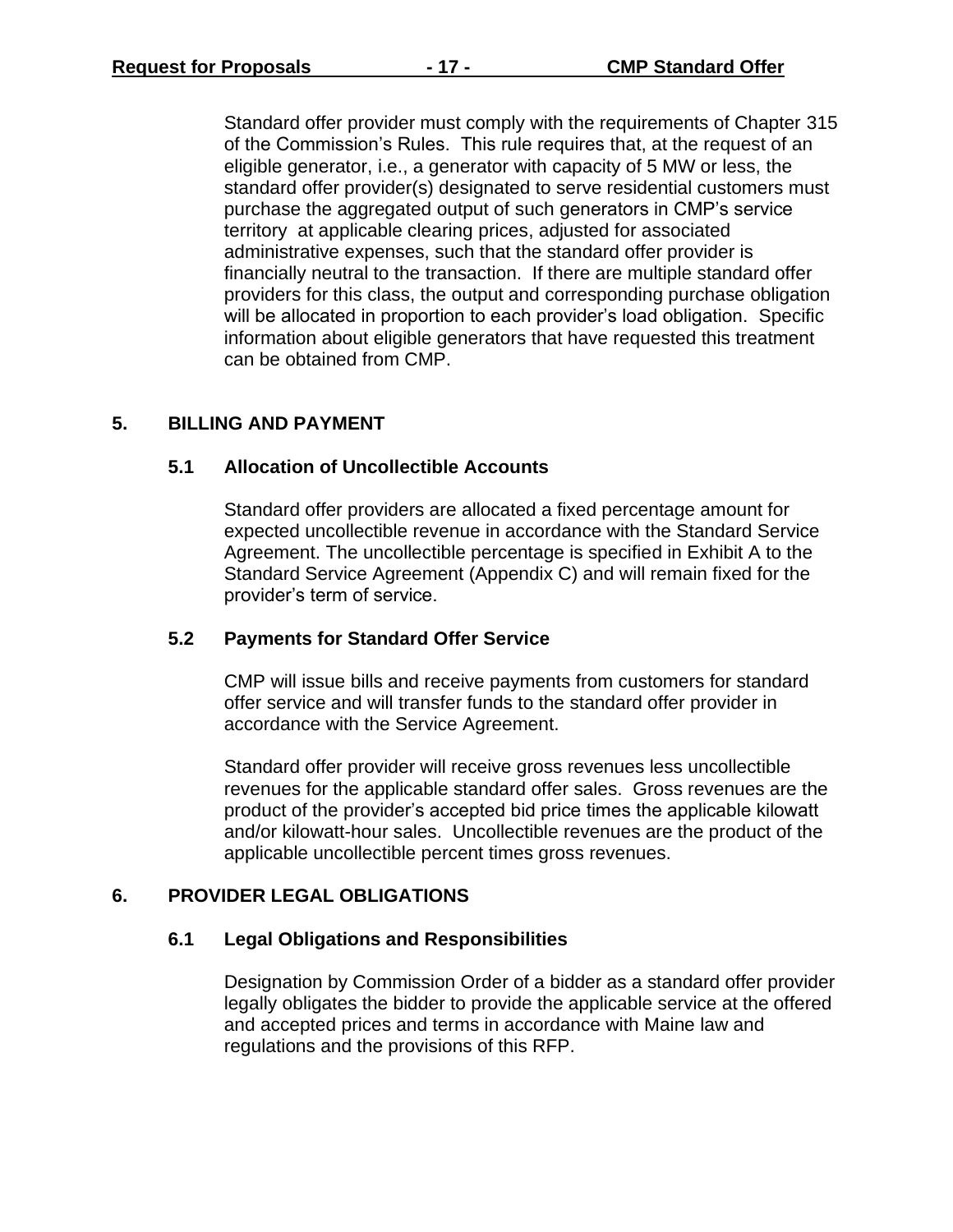#### **6.2 Provider Default**

Upon a determination that a standard offer provider has failed to provide service as required or has otherwise failed to fulfill its applicable obligations, the Commission may declare such provider to be in default. If the Commission declares a provider to be in default, the Commission will take one or more actions specified in section 9 of Chapter 301.

The defaulting provider shall be responsible for and obligated to pay the additional costs of replacement standard offer service, as applicable. Additional costs of replacement standard offer service are all costs that are incurred or will be incurred to acquire replacement standard offer service, including supply, administrative and enforcement costs, through the remaining standard offer term that exceed the amounts paid or to be paid by customers at the rates in effect at the time of the Commission's declaration of a provider's default.

If the Commission declares a provider to be in default and there are additional costs of replacement service, it may direct CMP to (1) withhold any payments due to the defaulting provider and use those amounts to cover additional costs of replacement service; and (2) use amounts from the financial security provided by or on behalf of the defaulting provider to cover the additional costs of replacement service.

In the event that the defaulting provider fails to pay the additional costs of replacement service, as ordered by the Commission and the amounts obtained by CMP from the financial security are not sufficient to cover the additional costs of replacement service, the Commission or Maine's Attorney General may bring legal action in Maine courts to fully recover these amounts.

#### **7. OTHER RFP PROVISIONS**

#### **7.1 Proprietary Information**

A bidder may designate information included in its proposal as proprietary or confidential information. The Commission will take every reasonable step, consistent with law, to protect information that is clearly identified as proprietary or confidential on the page on which it appears. The identity of bidders selected to provide standard offer service, winning bid prices and standard offer prices will be public information.